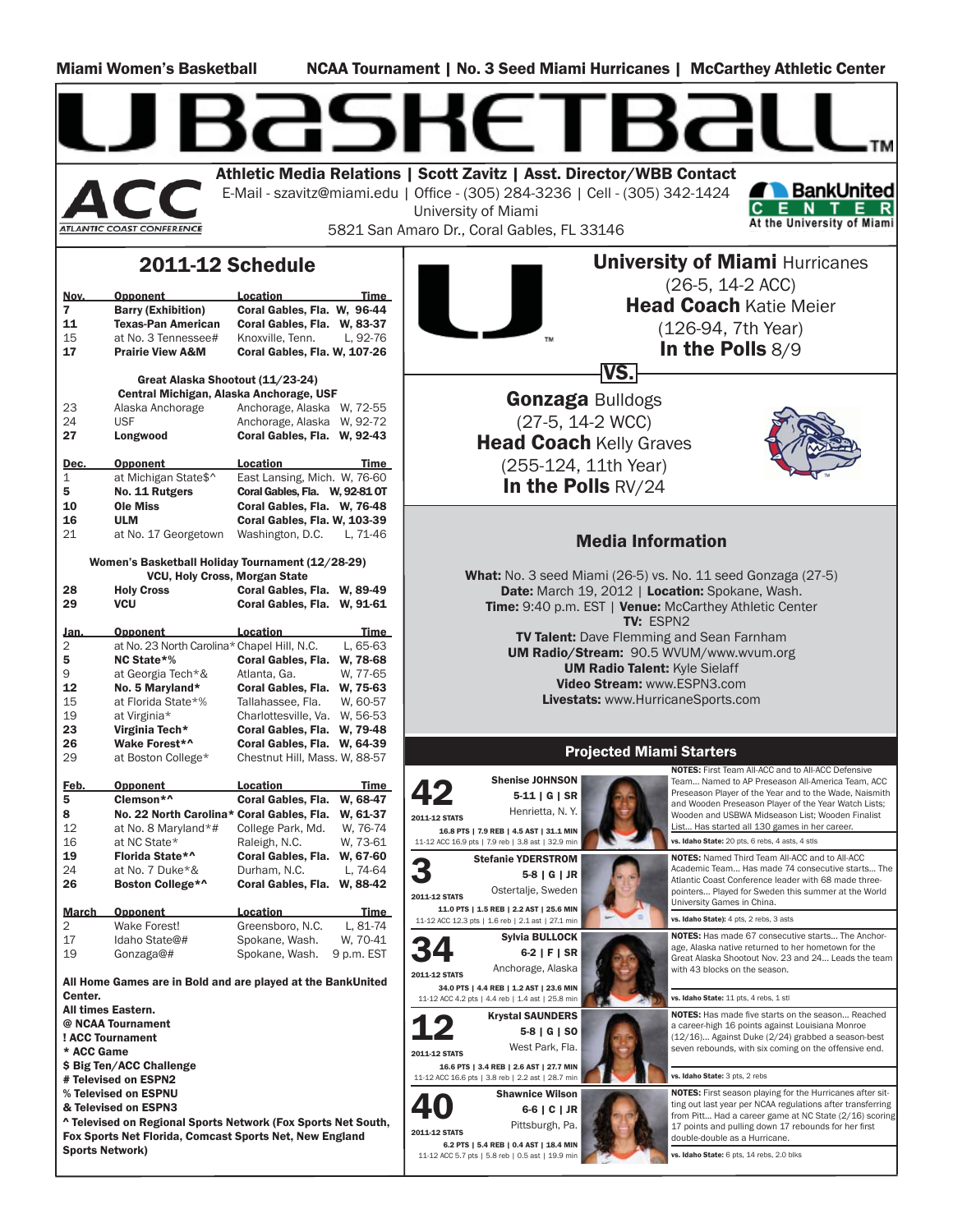#### Miami Women's Basketball NCAA Tournament | No. 3 Seed Miami Hurricanes | McCarthey Athletic Center

Hometown (Previous School) Pahokee, Fla. (Pahokee) Ostertalje, Sweden (Igelstaviken) Naples, Fla. (Community) West Park, Fla. (South Broward) Oxford, N.C. (J.F. Webb) Chesapeake, Va. (Indian River) Gastonia, N.C. (Indian River State College) Hopkins, S.C. (Lower Richland) Minneapolis, Minn. (Roosevelt) Anchorage, Alaska (South Anchorage) Pittsburgh, Pa. (Pittsburgh) Henrietta, N.Y. (Rush-Henrietta) Monroe, La. (Ouchita Christian) Clermont, Fla. (East Ridge)

| <b>2011-12 MIAMI HURRICANES NUMERICAL ROSTER</b> |                      |     |           |                |  |
|--------------------------------------------------|----------------------|-----|-----------|----------------|--|
| No. Name                                         | <b>Pronunciation</b> | Pos | <b>Ht</b> | Yr             |  |
| $\mathbf{1}$<br>Riguna Williams                  | ra-KWAN-uh           | G   | $5-6$     | <b>SR</b>      |  |
| 3<br>Stefanie Yderstrom                          | YEE-dur-strahm       | G   | $5-8$     | <b>JR</b>      |  |
| Michelle Woods<br>10                             |                      | G   | $5-8$     | <b>FR</b>      |  |
| 12 Krystal Saunders                              |                      | G   | $5-8$     | S <sub>O</sub> |  |
| 15 Tyler Hobgood                                 |                      | F   | $6 - 1$   | <b>FR</b>      |  |
| 23 Shanel Williams                               |                      | G   | $5-8$     | <b>JR</b>      |  |
| 24 Jessica Capers                                |                      | F   | $6 - 2$   | <b>JR</b>      |  |
| 32 Morgan Stroman                                |                      | F   | $6 - 1$   | JR.            |  |
| 33 Suriya McGuire                                | sir-RAY-uh           | G   | $5 - 11$  | <b>FR</b>      |  |
| 34 Sylvia Bullock                                |                      | F   | $6 - 2$   | <b>SR</b>      |  |
| 40 Shawnice Wilson                               | shaw-NIECE           | C   | $6-6$     | <b>JR</b>      |  |
| 42 Shenise Johnson                               | shuh-NIECE           | G   | $5 - 11$  | <b>SR</b>      |  |
| 50 Maria Brown                                   | muh-RYE-uh           | F   | $6 - 1$   | S <sub>O</sub> |  |
| 54 Selina Archer                                 |                      | C   | $6 - 4$   | S <sub>O</sub> |  |

Head Coach: Katie Meier

Assistant Coaches: Darrick Gibbs, Carolyn Kieger, Vernette Skeete Director of Basketball Operations: Chris Brann Coordinator of Basketball Operations: David Mieure Graduate Assistant: Marylynn Schaffer Graduate Worker: Lindsay Walter Video Coordinator: Drew Thomas Athletic Trainer: Alana Eichman **Strength Coach: Alex Parr** Student Managers: Ben Gordon, Rob Carver

#### MIAMI FACES TOUGH MATCH UP IN HOST GONZAGA

 The third-seeded Hurricanes will face No. 11 seed and host Gonzaga in the second round of the NCAA Tournament Monday at 9:40 p.m. EST. The game will be aired live on ESPN2.

 Miami moved on to the second round with a decisive 70-41 victory over No. 14 seed Idaho State.

 Shenise Johnson proved why she is the most veratile player in the country with 20 points, six rebounds, four assists and four steals. Pepper Wilson also had a big game, leading all players with 14 rebounds to go with her nine points.

Gonzaga provided the tournament's first upset, handling the sixth-seeded Rutgers Scarlet Knights, 86-73.

 The Hurricanes have faced the Bulldogs only once in program history, coming away with a 79-52 win in the Northern Lights Invitational in Anchorage in 1987.

#### THE BIG THREE WITH BIG HONORS

 The Atlantic Coast Conference announced its All-ACC teams and for the second straight year, three Hurricanes were among those honored.

 Shenise Johnson and Riquna Williams were both named first teamers. It was the third straight first team nod for Johnson - becoming just the 11th woman in ACC history to earn that distinction - and the second straight for Williams.

 For her performance on the court this season, Stefanie Yderstrom was rewarded with third team recognition.

 Also for the third consecutive season, Johnson was named to the All-ACC Defensive Team. The senior currently leads the conference with 3.4 steals per game and she pulled down 7.9 rebounds per contest seventh in the ACC.

 Yderstrom, for the second straight season was named to the All-ACC Academic Team, posting an impressive 3.28 cumulative GPA.

#### PEPPER EMERGES

 6-6 junior transfer Pepper Wilson arrived in Miami's 73-61 win over NC State - the program's first-ever win at the Wolfpack's home arena. The powerful center scored a season-high 17 points, while ripping down a season-best 17 rebounds - her first double-double at Miami.

#### OBTAINING GREATNESS

 In Miami's last contest, senior Shenise Johnson became just the second player in NCAA Division I women's basketball history to score 2,000 points, pull down 1,000 rebounds, dish out 500 assists and have 400 steals in a career.

 After a nationwide survey, it was found that Stanford's only Old Dominion's Nancy Lieberman (1976-1980) is the only other women to accomplish the feat.

#### STEPPING UP

 Miami's junior forward Morgan Stroman was lost for the season with an Achilles injury, leaving a huge void for the Canes. Not one member of the team can completely fill that void, but none has done more than Stefanie Yderstrom to help Miami since.

 Before Stroman's injury, Yderstrom averaged 9.1 points per game and scored in double figures in nine of 19 games. In the 12 games since, the Swede has scored in double digits nine times, twice setting her career high with 22 points vs. Virginia Tech and 26 at No. 8 Maryland. Over that span, the 5-8 guard has averaged 13.5 points and has connected on 28 three-pointers.

#### MORE TO COME

 National Player of the Year candidate Shenise Johnson ranks in the Top 10 of many categories for UM career records including points (3rd), assists (4th), rebounds (2nd), and steals (1st). Johnson is the only player in Miami history to be ranked in the Top 10 of all four of those categories.

#### CANES REACH HIGHEST RANKING IN HISTORY

The Hurricanes, who finished the 2010-2011 season ranked tenth in the final ESPN/USA Today Coaches' Poll, moved up three spots in anticipation of their 2011-12 season. The No. 7 ranking in the Coaches' Poll was the highest rank in program history to begin a season.

 The Hurricanes were also ranked No. 7 in the preseason Associated Press Poll.

 Miami was ranked 5th in week 15 in both the AP and Coaches Polls - the highest ranking in school history. Currently the Canes are ranked No. 8.

#### Behind the Numbers

|                              | Miami              | Gonzaga             |
|------------------------------|--------------------|---------------------|
| Location                     | Coral Gables, Fla. | Spokane, Wash.      |
| Nickname                     | <b>Hurricanes</b>  | <b>Bulldogs</b>     |
| Conference                   | Atlantic Coast     | West Coast          |
| Overall Record               | 26-5, 14-2 ACC     | 27-5, 14-2 WCC      |
| Head Coach                   | Katie Meier        | <b>Kelly Graves</b> |
| Overall Record (Year)        | 202-139 (11)       | 321-150 (15)        |
| At School (Year)             | $126-94(7)$        | 255-124 (12)        |
| Scoring                      | UM                 | Opponent            |
| <b>Scoring Offense</b>       | 76.6               | 75.9                |
| <b>Scoring Defense</b>       | 57.0               | 62.2                |
| <b>Scoring Margin</b>        | $+19.7$            | $+13.6$             |
| Shooting                     | <b>UM</b>          | Opponent            |
| FG Percentage                | 41.8               | 44.4                |
| FG Percentage Def            | 36.5               | 38.9                |
| <b>3PT FG Percentage</b>     | 32.3               | 33.0                |
| <b>3PT FG Percentage Def</b> | 26.6               | 32.4                |
| <b>3PT Per Game</b>          | 6.4                | 4.7                 |
| FT Percentage                | 70.4               | 72.2                |
| Rebounding                   | <b>UM</b>          | Opponent            |
| Rebounding                   | 43.3               | 42.2                |
| Opp Rebounding               | 38.0               | 35.4                |
| Rebounding Margin            | $+5.4$             | $+6.8$              |
| Other                        | UM                 | Opponent            |
| Assists                      | 15.3               | 17.2                |
| Turnovers                    | 16.9               | 14.8                |
| Turnovers Forced             | 23.4               | 19.0                |
| Turnover Margin              | $+6.4$             | $+4.1$              |
| <b>Steals</b>                | 13.2               | 10.8                |
| <b>Blocks</b>                | 4.1                | 3.6                 |

## Double-Doubles (Season/Career) Shenise Johnson (8/35)

11/11 vs. Texas-Pan American: 20 points/13 assists 12/5 vs. Rutgers: 25 points/12 rebounds 12/28 vs. Holy Cross: 17 points/10 rebounds 12/29 vs. VCU: 12 points/13 rebounds 1/19 at Virginia: 20 points/13 rebounds 1/26 vs. Wake Forest: 10 points/12 rebounds 5 vs. Clemson: 19 points/15 rebounds 2/19 vs. Florida State: 23 points/10 rebounds

**Morgan Stroman (2/17)**<br>11/17 vs. Prairie View A&M: 12 points/10 rebounds<br>1/9 at Georgia Tech: 18 points/10 rebounds

**Shawnice Wilson (1/1)**<br>2/16 at NC State: 17 points/17 rebounds

ACC Weekly Accolades (Season/Career) **Riquna Williams (1/7)**<br>12/12 ACC Player of the Week

**Shenise Johnson (1/6)**<br>11/28 ACC Player of the Week

#### PROTECTING THE BANKUNITED CENTER

 With Miami's season-opening win over Texas-Pan American, the Canes won their 25th-consecutive home contest - setting a new program record.

 Miami has extended that record to 40 games after its 88-42 victory over Boston College on Feb. 26. The streak is currently the second-longest active streak in the nation, behind only Stanford (79). The streak began with the team's final regular season home game of the 2009-10 season and continued with a perfect 20-0 home record last season.

 The previous record of 24 straight wins at home was set from the 1990-91 through the 1992-93 seasons.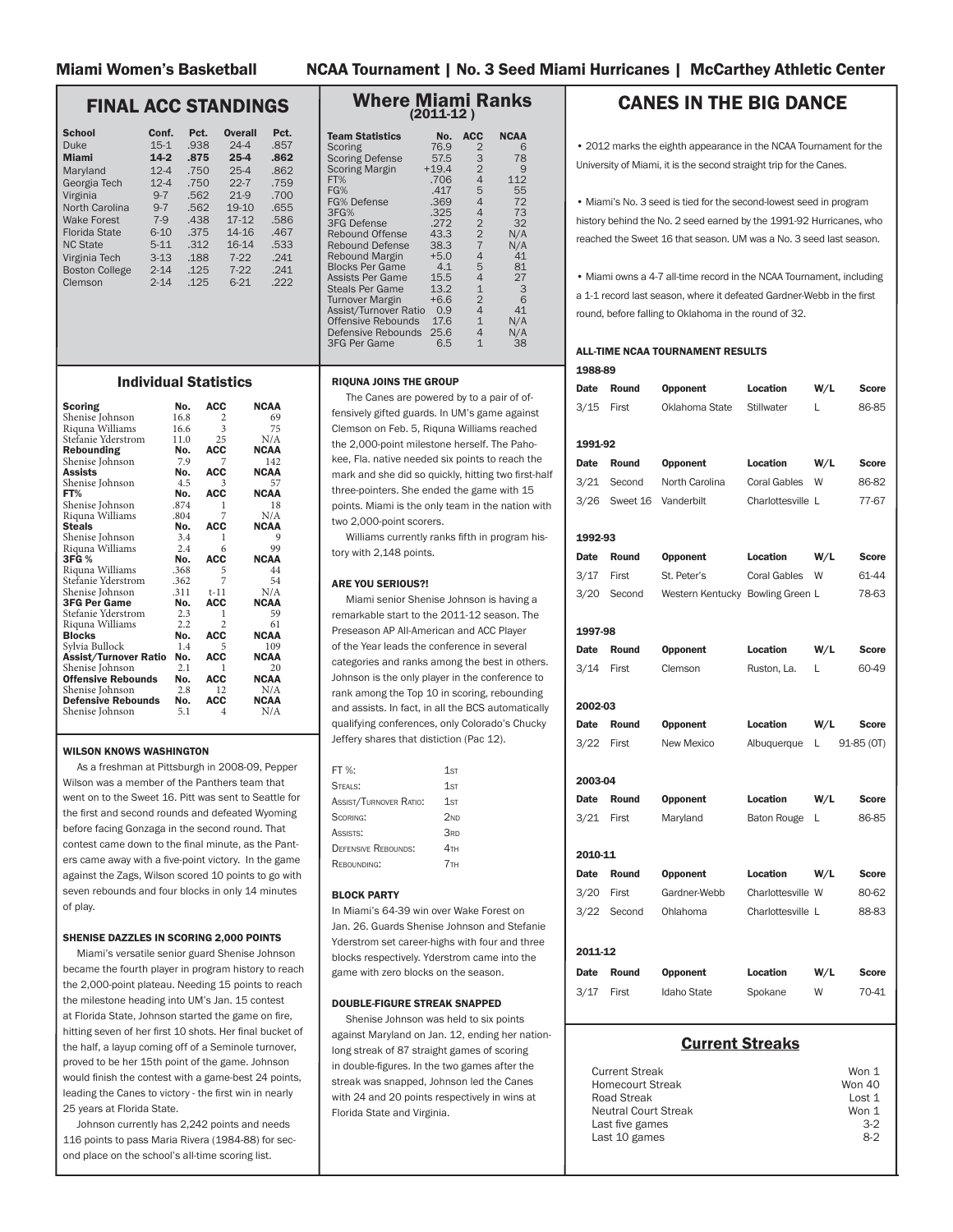1988-89

#### FINAL ACC STANDINGS

| <b>School</b>         | Conf.    | Pct. | <b>Overall</b> | Pct. |
|-----------------------|----------|------|----------------|------|
| <b>Duke</b>           | $15 - 1$ | .938 | $24 - 4$       | .857 |
| <b>Miami</b>          | $14-2$   | .875 | $25 - 4$       | .862 |
| Maryland              | $12 - 4$ | .750 | $25 - 4$       | .862 |
| Georgia Tech          | $12 - 4$ | .750 | $22 - 7$       | .759 |
| Virginia              | $9 - 7$  | .562 | $21-9$         | .700 |
| North Carolina        | $9 - 7$  | .562 | 19-10          | .655 |
| <b>Wake Forest</b>    | $7-9$    | .438 | $17 - 12$      | .586 |
| <b>Florida State</b>  | $6 - 10$ | .375 | 14-16          | .467 |
| <b>NC State</b>       | $5 - 11$ | .312 | 16-14          | .533 |
| Virginia Tech         | $3 - 13$ | .188 | $7-22$         | .241 |
| <b>Boston College</b> | $2 - 14$ | .125 | $7-22$         | .241 |
| Clemson               | $2 - 14$ | .125 | $6 - 21$       | .222 |

#### Individual Statistics

| <b>Scoring</b>            | No.  | <b>ACC</b>     | <b>NCAA</b> |
|---------------------------|------|----------------|-------------|
| Shenise Johnson           | 16.8 | 2              | 69          |
| Riquna Williams           | 16.6 | 3              | 75          |
| Stefanie Yderstrom        | 11.0 | 25             | N/A         |
| Rebounding                | No.  | <b>ACC</b>     | <b>NCAA</b> |
| Shenise Johnson           | 7.9  | 7              | 142         |
| <b>Assists</b>            | No.  | <b>ACC</b>     | <b>NCAA</b> |
| Shenise Johnson           | 4.5  | 3              | 57          |
| FT%                       | Nο.  | <b>ACC</b>     | <b>NCAA</b> |
| Shenise Johnson           | .874 | 1              | 18          |
| Riquna Williams           | .804 | 7              | N/A         |
| <b>Steals</b>             | No.  | <b>ACC</b>     | <b>NCAA</b> |
| Shenise Johnson           | 3.4  | 1              | 9           |
| Riquna Williams           | 2.4  | 6              | 99          |
| 3FG %                     | No.  | <b>ACC</b>     | <b>NCAA</b> |
| Riquna Williams           | .368 | 5              | 44          |
| Stefanie Yderstrom        | .362 | 7              | 54          |
| Shenise Johnson           | .311 | $t - 11$       | N/A         |
| <b>3FG Per Game</b>       | No.  | <b>ACC</b>     | <b>NCAA</b> |
| Stefanie Yderstrom        | 2.3  | 1              | 59          |
| Riquna Williams           | 2.2  | $\overline{c}$ | 61          |
| <b>Blocks</b>             | No.  | <b>ACC</b>     | <b>NCAA</b> |
| Sylvia Bullock            | 1.4  | 5              | 109         |
| Assist/Turnover Ratio     | No.  | <b>ACC</b>     | <b>NCAA</b> |
| Shenise Johnson           | 2.1  | 1              | 20          |
| <b>Offensive Rebounds</b> | No.  | <b>ACC</b>     | <b>NCAA</b> |
| Shenise Johnson           | 2.8  | 12             | N/A         |
| <b>Defensive Rebounds</b> | No.  | <b>ACC</b>     | <b>NCAA</b> |
| Shenise Johnson           | 5.1  | 4              | N/A         |

#### WILSON KNOWS WASHINGTON

 As a freshman at Pittsburgh in 2008-09, Pepper Wilson was a member of the Panthers team that went on to the Sweet 16. Pitt was sent to Seattle for the first and second rounds and defeated Wyoming before facing Gonzaga in the second round. That contest came down to the final minute, as the Panters came away with a five-point victory. In the game against the Zags, Wilson scored 10 points to go with seven rebounds and four blocks in only 14 minutes of play.

#### SHENISE DAZZLES IN SCORING 2,000 POINTS

 Miami's versatile senior guard Shenise Johnson became the fourth player in program history to reach the 2,000-point plateau. Needing 15 points to reach the milestone heading into UM's Jan. 15 contest at Florida State, Johnson started the game on fire, hitting seven of her first 10 shots. Her final bucket of the half, a layup coming off of a Seminole turnover, proved to be her 15th point of the game. Johnson would finish the contest with a game-best 24 points, leading the Canes to victory - the first win in nearly 25 years at Florida State.

 Johnson currently has 2,242 points and needs 116 points to pass Maria Rivera (1984-88) for second place on the school's all-time scoring list.

|                           | $(2011-12)$ |                |             |
|---------------------------|-------------|----------------|-------------|
| <b>Team Statistics</b>    | No.         | <b>ACC</b>     | <b>NCAA</b> |
| Scoring                   | 76.9        | 2              | 6           |
| <b>Scoring Defense</b>    | 57.5        | 3              | 78          |
| <b>Scoring Margin</b>     | $+19.4$     | $\overline{2}$ | 9           |
| FT%                       | .706        | 4              | 112         |
| FG%                       | .417        | 5              | 55          |
| <b>FG% Defense</b>        | .369        | $\overline{4}$ | 72          |
| 3FG%                      | .325        | 4              | 73          |
| <b>3FG Defense</b>        | .272        | $\overline{2}$ | 32          |
| <b>Rebound Offense</b>    | 43.3        | $\overline{2}$ | N/A         |
| <b>Rebound Defense</b>    | 38.3        | $\overline{7}$ | N/A         |
| <b>Rebound Margin</b>     | $+5.0$      | 4              | 41          |
| <b>Blocks Per Game</b>    | 4.1         | 5              | 81          |
| <b>Assists Per Game</b>   | 15.5        | 4              | 27          |
| <b>Steals Per Game</b>    | 13.2        | $\mathbf{1}$   | 3           |
| <b>Turnover Margin</b>    | $+6.6$      | $\overline{2}$ | 6           |
| Assist/Turnover Ratio     | 0.9         | 4              | 41          |
| <b>Offensive Rebounds</b> | 17.6        | $\mathbf{1}$   | N/A         |
| Defensive Rebounds        | 25.6        | 4              | N/A         |
| 3FG Per Game              | 6.5         | $\overline{1}$ | 38          |

Where Miami Ranks

#### RIQUNA JOINS THE GROUP

 The Canes are powered by to a pair of offensively gifted guards. In UM's game against Clemson on Feb. 5, Riquna Williams reached the 2,000-point milestone herself. The Pahokee, Fla. native needed six points to reach the mark and she did so quickly, hitting two first-half three-pointers. She ended the game with 15 points. Miami is the only team in the nation with two 2,000-point scorers.

Williams currently ranks fifth in program history with 2,148 points.

#### ARE YOU SERIOUS?!

 Miami senior Shenise Johnson is having a remarkable start to the 2011-12 season. The Preseason AP All-American and ACC Player of the Year leads the conference in several categories and ranks among the best in others. Johnson is the only player in the conference to rank among the Top 10 in scoring, rebounding and assists. In fact, in all the BCS automatically qualifying conferences, only Colorado's Chucky Jeffery shares that distiction (Pac 12).

| FT %:                      | 1 <sub>ST</sub> |
|----------------------------|-----------------|
| STFALS:                    | 1 <sub>ST</sub> |
| ASSIST/TURNOVER RATIO:     | 1 <sub>ST</sub> |
| SCORING:                   | 2 <sub>ND</sub> |
| ASSISTS:                   | 3 <sub>RD</sub> |
| <b>DEFENSIVE REBOUNDS:</b> | 4 <sub>TH</sub> |
| REBOUNDING:                | 7 <sub>TH</sub> |
|                            |                 |

#### BLOCK PARTY

 In Miami's 64-39 win over Wake Forest on Jan. 26. Guards Shenise Johnson and Stefanie Yderstrom set career-highs with four and three blocks respectively. Yderstrom came into the game with zero blocks on the season.

#### DOUBLE-FIGURE STREAK SNAPPED

 Shenise Johnson was held to six points against Maryland on Jan. 12, ending her nationlong streak of 87 straight games of scoring in double-figures. In the two games after the streak was snapped, Johnson led the Canes with 24 and 20 points respectively in wins at Florida State and Virginia.

### CANES IN THE BIG DANCE

• 2012 marks the eighth appearance in the NCAA Tournament for the University of Miami, it is the second straight trip for the Canes.

• Miami's No. 3 seed is tied for the second-lowest seed in program history behind the No. 2 seed earned by the 1991-92 Hurricanes, who reached the Sweet 16 that season. UM was a No. 3 seed last season.

• Miami owns a 4-7 all-time record in the NCAA Tournament, including a 1-1 record last season, where it defeated Gardner-Webb in the first round, before falling to Oklahoma in the round of 32.

#### ALL-TIME NCAA TOURNAMENT RESULTS

| 1900-09     |              |                                  |                     |     |              |
|-------------|--------------|----------------------------------|---------------------|-----|--------------|
| Date        | Round        | <b>Opponent</b>                  | Location            | W/L | <b>Score</b> |
| 3/15        | First        | Oklahoma State                   | <b>Stillwater</b>   | L   | 86-85        |
|             |              |                                  |                     |     |              |
| 1991-92     |              |                                  |                     |     |              |
| Date        | <b>Round</b> | <b>Opponent</b>                  | <b>Location</b>     | W/L | <b>Score</b> |
| 3/21        | Second       | North Carolina                   | <b>Coral Gables</b> | W   | 86-82        |
| 3/26        | Sweet 16     | Vanderbilt                       | Charlottesville L   |     | 77-67        |
|             |              |                                  |                     |     |              |
| 1992-93     |              |                                  |                     |     |              |
| Date        | Round        | Opponent                         | Location            | W/L | <b>Score</b> |
| 3/17        | First        | St. Peter's                      | Coral Gables        | W   | 61-44        |
| 3/20        | Second       | Western Kentucky Bowling Green L |                     |     | 78-63        |
|             |              |                                  |                     |     |              |
| 1997-98     |              |                                  |                     |     |              |
| Date        | Round        | <b>Opponent</b>                  | <b>Location</b>     | W/L | <b>Score</b> |
| 3/14        | First        | Clemson                          | Ruston, La.         | L   | 60-49        |
|             |              |                                  |                     |     |              |
| 2002-03     |              |                                  |                     |     |              |
|             | Date Round   | <b>Opponent</b>                  | Location            | W/L | <b>Score</b> |
| 3/22        | First        | New Mexico                       | Albuquerque         | Г   | 91-85 (OT)   |
|             |              |                                  |                     |     |              |
| 2003-04     |              |                                  |                     |     |              |
|             | Date Round   | Opponent                         | <b>Location</b>     | W/L | <b>Score</b> |
| 3/21 First  |              | Maryland                         | <b>Baton Rouge</b>  | L   | 86-85        |
|             |              |                                  |                     |     |              |
| 2010-11     |              |                                  |                     |     |              |
| <b>Date</b> | Round        | <b>Opponent</b>                  | Location            | W/L | <b>Score</b> |
| 3/20 First  |              | Gardner-Webb                     | Charlottesville W   |     | 80-62        |
| 3/22        | Second       | Ohlahoma                         | Charlottesville L   |     | 88-83        |
|             |              |                                  |                     |     |              |
| 2011-12     |              |                                  |                     |     |              |
| Date        | Round        | <b>Opponent</b>                  | <b>Location</b>     | W/L | <b>Score</b> |
|             |              |                                  |                     |     |              |
| 3/17        | First        | Idaho State                      | Spokane             | W   | 70-41        |

#### Current Streaks

| Current Streak       | Won 1             |
|----------------------|-------------------|
| Homecourt Streak     | Won 40            |
| Road Streak          | Lost <sub>1</sub> |
| Neutral Court Streak | Won 1             |
| Last five games      | $3-2$             |
| Last 10 games        | $8-2$             |
|                      |                   |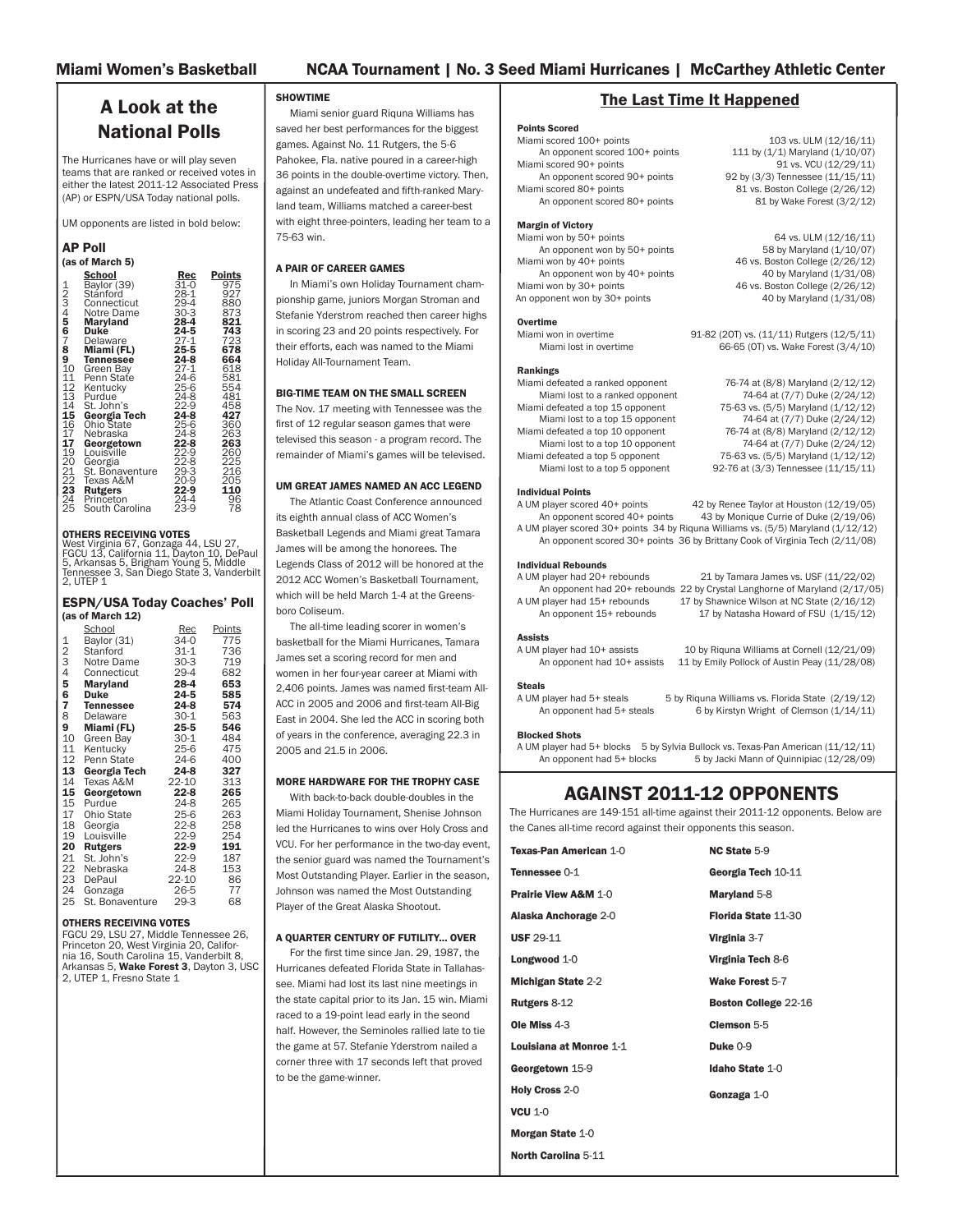#### Miami Women's Basketball NCAA Tournament | No. 3 Seed Miami Hurricanes | McCarthey Athletic Center

# A Look at the National Polls

The Hurricanes have or will play seven teams that are ranked or received votes in either the latest 2011-12 Associated Press (AP) or ESPN/USA Today national polls.

UM opponents are listed in bold below:

#### AP Poll (as of March 5)

| $25-6$<br>$24-8$<br>$22-9$<br>$24-8$<br>$25-6$<br>263<br>263<br>260<br>225<br>216<br>205<br>24-8<br>22-8<br>22-9<br>22-8<br>29-3<br>20-9<br>22-9<br>24-4<br>Nebraska<br>Georgetown<br>Louisville<br>Georgia<br>St. Bonaventure<br>205<br>110<br>Texas A&M<br><b>Rutgers</b><br>96<br>Princeton<br>23-9<br>South Carolina<br>78 |
|--------------------------------------------------------------------------------------------------------------------------------------------------------------------------------------------------------------------------------------------------------------------------------------------------------------------------------|
|--------------------------------------------------------------------------------------------------------------------------------------------------------------------------------------------------------------------------------------------------------------------------------------------------------------------------------|

#### OTHERS RECEIVING VOTES

West Virginia 67, Gonzaga 44, LSU 27,<br>FGCU 13, California 11, Dayton 10, DePaul<br>5, Arkansas 5, Brigham Young 5, Middle<br>Tennessee 3, San Diego State 3, Vanderbilt 2, UTEP 1

#### ESPN/USA Today Coaches' Poll (as of March 12)

|                | School           | Rec      | Points |
|----------------|------------------|----------|--------|
| 1              | Baylor (31)      | 34-0     | 775    |
| $\frac{2}{3}$  | Stanford         | $31 - 1$ | 736    |
|                | Notre Dame       | $30-3$   | 719    |
| 4              | Connecticut      | $29 - 4$ | 682    |
| 5              | Maryland         | $28-4$   | 653    |
| 6              | <b>Duke</b>      | 24-5     | 585    |
| $\overline{7}$ | <b>Tennessee</b> | 24-8     | 574    |
| 8              | Delaware         | $30 - 1$ | 563    |
| 9              | Miami (FL)       | 25-5     | 546    |
| 10             | Green Bay        | $30 - 1$ | 484    |
| 11             | Kentucky         | $25-6$   | 475    |
| 12             | Penn State       | 24-6     | 400    |
| 13             | Georgia Tech     | 24-8     | 327    |
| 14             | Texas A&M        | 22-10    | 313    |
| 15             | Georgetown       | $22 - 8$ | 265    |
| 15             | Purdue           | $24-8$   | 265    |
| 17             | Ohio State       | $25-6$   | 263    |
| 18             | Georgia          | $22 - 8$ | 258    |
| 19             | Louisville       | 22-9     | 254    |
| 20             | <b>Rutgers</b>   | $22-9$   | 191    |
| 21             | St. John's       | $22-9$   | 187    |
| 22             | Nebraska         | $24-8$   | 153    |
| 23             | DePaul           | 22-10    | 86     |
| 24             | Gonzaga          | 26-5     | 77     |
| 25             | St. Bonaventure  | 29-3     | 68     |
|                |                  |          |        |

#### OTHERS RECEIVING VOTES

FGCU 29, LSU 27, Middle Tennessee 26, Princeton 20, West Virginia 20, California 16, South Carolina 15, Vanderbilt 8, Arkansas 5, **Wake Forest 3**, Dayton 3, USC<br>2, UTEP 1, Fresno State 1

#### SHOWTIME

 Miami senior guard Riquna Williams has saved her best performances for the biggest games. Against No. 11 Rutgers, the 5-6 Pahokee, Fla. native poured in a career-high 36 points in the double-overtime victory. Then, against an undefeated and fifth-ranked Maryland team, Williams matched a career-best with eight three-pointers, leading her team to a 75-63 win.

#### A PAIR OF CAREER GAMES

 In Miami's own Holiday Tournament championship game, juniors Morgan Stroman and Stefanie Yderstrom reached then career highs in scoring 23 and 20 points respectively. For their efforts, each was named to the Miami Holiday All-Tournament Team.

#### BIG-TIME TEAM ON THE SMALL SCREEN

 The Nov. 17 meeting with Tennessee was the first of 12 regular season games that were televised this season - a program record. The remainder of Miami's games will be televised.

#### UM GREAT JAMES NAMED AN ACC LEGEND

 The Atlantic Coast Conference announced its eighth annual class of ACC Women's Basketball Legends and Miami great Tamara James will be among the honorees. The Legends Class of 2012 will be honored at the 2012 ACC Women's Basketball Tournament, which will be held March 1-4 at the Greensboro Coliseum.

 The all-time leading scorer in women's basketball for the Miami Hurricanes, Tamara James set a scoring record for men and women in her four-year career at Miami with 2,406 points. James was named first-team All-ACC in 2005 and 2006 and first-team All-Big East in 2004. She led the ACC in scoring both of years in the conference, averaging 22.3 in 2005 and 21.5 in 2006.

#### MORE HARDWARE FOR THE TROPHY CASE

 With back-to-back double-doubles in the Miami Holiday Tournament, Shenise Johnson led the Hurricanes to wins over Holy Cross and VCU. For her performance in the two-day event, the senior guard was named the Tournament's Most Outstanding Player. Earlier in the season, Johnson was named the Most Outstanding Player of the Great Alaska Shootout.

#### A QUARTER CENTURY OF FUTILITY... OVER

For the first time since Jan. 29, 1987, the Hurricanes defeated Florida State in Tallahassee. Miami had lost its last nine meetings in the state capital prior to its Jan. 15 win. Miami raced to a 19-point lead early in the seond half. However, the Seminoles rallied late to tie the game at 57. Stefanie Yderstrom nailed a corner three with 17 seconds left that proved to be the game-winner.

#### The Last Time It Happened

## **Points Scored**<br>Miami scored 100+ points

An opponent scored 100+ points 111 by (1/1) Maryland (1/10/07)<br>Miami scored 90+ points 91 vs. VCU (12/29/11) An opponent scored 90+ points 92 by (3/3) Tennessee (11/15/11)<br>Miami scored 80+ points 81 vs. Boston College (2/26/12) An opponent scored 80+ points

#### Margin of Victory

An opponent won by 50+ points Miami won by 40+ points 46 vs. Boston College (2/26/12) Miami won by 30+ points 46 vs. Boston College (2/26/12) An opponent won by 30+ points 40 by Maryland (1/31/08)

#### Overtime

Miami won in overtime 91-82 (2OT) vs. (11/11) Rutgers (12/5/11) Miami lost in overtime 66-65 (OT) vs. Wake Forest (3/4/10)

#### Rankings

Miami defeated a ranked opponent 76-74 at (8/8) Maryland (2/12/12) Miami lost to a ranked opponent 74-64 at (7/7) Duke (2/24/12)<br>Miami defeated a top 15 opponent 75-63 vs. (5/5) Maryland (1/12/12) Miami defeated a top 10 opponent<br>Miami lost to a top 10 opponent

Individual Points<br>A UM player scored 40+ points 42 by Renee Taylor at Houston (12/19/05) An opponent scored 40+ points 43 by Monique Currie of Duke (2/19/06) A UM player scored 30+ points 34 by Riquna Williams vs. (5/5) Maryland (1/12/12) An opponent scored 30+ points 36 by Brittany Cook of Virginia Tech (2/11/08)

#### Individual Rebounds

**Assists**<br>A UM player had 10+ assists

Steals<br>A UM player had 5+ steals l player had 5+ steals 5 by Riquna Williams vs. Florida State (2/19/12)<br>An opponent had 5+ steals 6 by Kirstyn Wright of Clemson (1/14/11)

Blocked Shots

A UM player had 5+ blocks 5 by Sylvia Bullock vs. Texas-Pan American (11/12/11) An opponent had  $5+$  blocks  $\overline{5}$  by Jacki Mann of Quinnipiac (12/28/09)

# AGAINST 2011-12 OPPONENTS

The Hurricanes are 149-151 all-time against their 2011-12 opponents. Below are the Canes all-time record against their opponents this season.

| <b>Texas-Pan American 1-0</b>   | <b>NC State 5-9</b>         |
|---------------------------------|-----------------------------|
| Tennessee 0-1                   | Georgia Tech 10-11          |
| <b>Prairie View A&amp;M 1-0</b> | <b>Maryland 5-8</b>         |
| <b>Alaska Anchorage 2-0</b>     | <b>Florida State 11-30</b>  |
| <b>USF 29-11</b>                | Virginia 3-7                |
| Longwood 1-0                    | <b>Virginia Tech 8-6</b>    |
| <b>Michigan State 2-2</b>       | <b>Wake Forest 5-7</b>      |
| <b>Rutgers 8-12</b>             | <b>Boston College 22-16</b> |
| <b>Ole Miss 4-3</b>             | Clemson 5-5                 |
| <b>Louislana at Monroe 1-1</b>  | Duke 0-9                    |
| Georgetown 15-9                 | <b>Idaho State 1-0</b>      |
| <b>Holy Cross 2-0</b>           | Gonzaga 1-0                 |
| <b>VCU 1-0</b>                  |                             |
| <b>Morgan State 1-0</b>         |                             |
| North Carolina 5-11             |                             |

ni scored 100+ points 103 vs. ULM (12/16/11)<br>
An opponent scored 100+ points 111 by (1/1) Maryland (1/10/07) mi scored 90+ points 91 vs. VCU (12/29/11)<br>An opponent scored 90+ points 92 by (3/3) Tennessee (11/15/11)  $M$  vs. Boston College ( $2/26/12$ )<br>81 by Wake Forest ( $3/2/12$ )

Miami won by 50+ points 64 vs. ULM (12/16/11)<br>An opponent won by 50+ points 58 by Maryland (1/10/07) An opponent won by 40+ points 40 by Maryland (1/31/08)

75-63 vs. (5/5) Maryland (1/12/12)<br>74-64 at (7/7) Duke (2/24/12) Miami lost to a top 15 opponent 74-64 at (7/7) Duke (2/24/12)<br>in defeated a top 10 opponent 76-74 at (8/8) Maryland (2/12/12) 74-64 at (7/7) Duke (2/24/12) Miami defeated a top 5 opponent 75-63 vs. (5/5) Maryland (1/12/12)<br>Miami lost to a top 5 opponent 92-76 at (3/3) Tennessee (11/15/11) 92-76 at (3/3) Tennessee (11/15/11)

A UM player had 20+ rebounds 21 by Tamara James vs. USF (11/22/02) An opponent had 20+ rebounds 22 by Crystal Langhorne of Maryland (2/17/05) A UM player had 15+ rebounds 17 by Shawnice Wilson at NC State (2/16/12)

An opponent 15+ rebounds 17 by Natasha Howard of FSU (1/15/12)

#### 10 by Riquna Williams at Cornell (12/21/09) An opponent had 10+ assists 11 by Emily Pollock of Austin Peay (11/28/08)

6 by Kirstyn Wright of Clemson (1/14/11)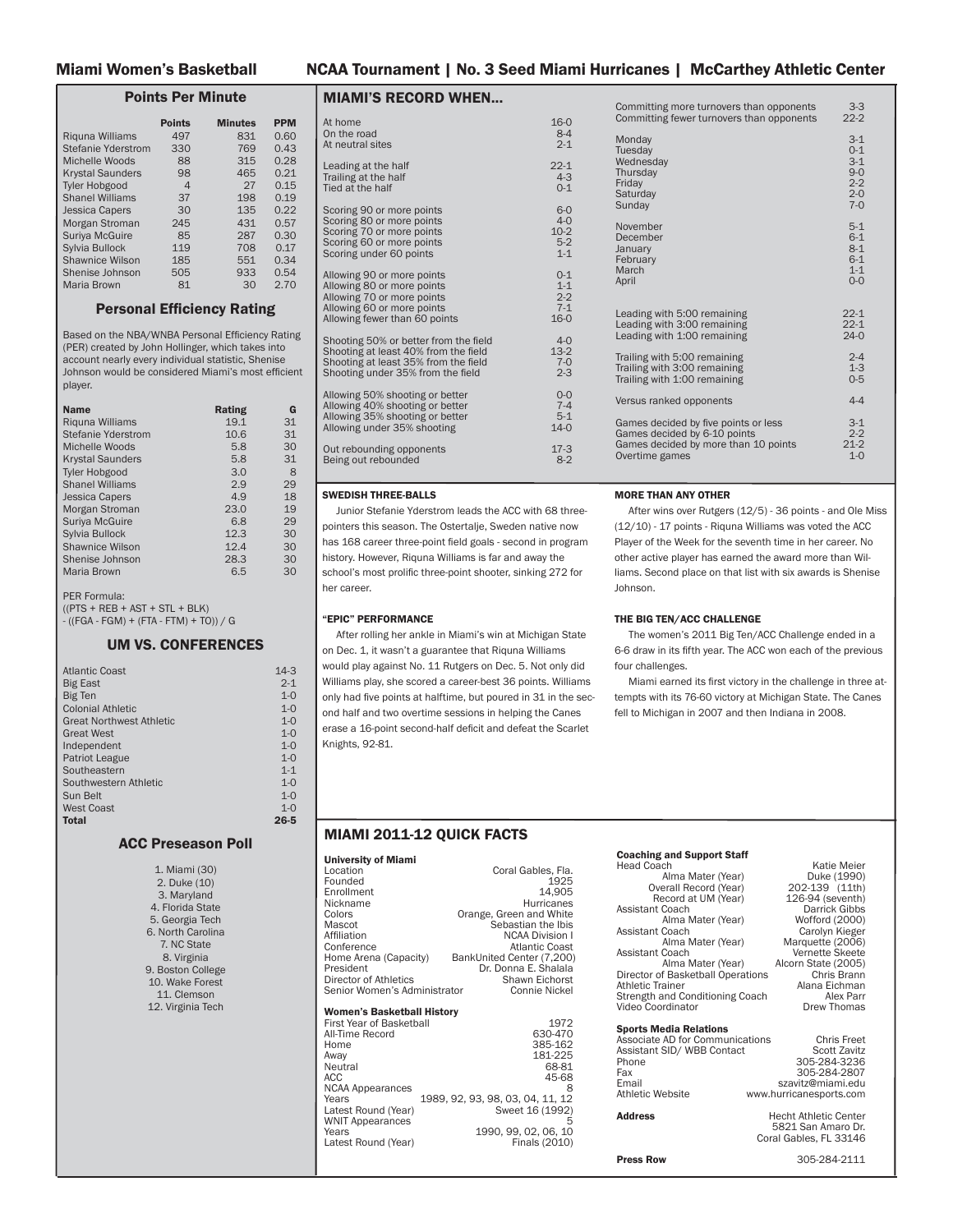#### Miami Women's Basketball NCAA Tournament | No. 3 Seed Miami Hurricanes | McCarthey Athletic Center

#### Points Per Minute

|                         | <b>Points</b> | <b>Minutes</b> | <b>PPM</b> |
|-------------------------|---------------|----------------|------------|
| Riguna Williams         | 497           | 831            | 0.60       |
| Stefanie Yderstrom      | 330           | 769            | 0.43       |
| Michelle Woods          | 88            | 315            | 0.28       |
| <b>Krystal Saunders</b> | 98            | 465            | 0.21       |
| <b>Tyler Hobgood</b>    | 4             | 27             | 0.15       |
| <b>Shanel Williams</b>  | 37            | 198            | 0.19       |
| <b>Jessica Capers</b>   | 30            | 135            | 0.22       |
| Morgan Stroman          | 245           | 431            | 0.57       |
| Suriya McGuire          | 85            | 287            | 0.30       |
| Sylvia Bullock          | 119           | 708            | 0.17       |
| <b>Shawnice Wilson</b>  | 185           | 551            | 0.34       |
| Shenise Johnson         | 505           | 933            | 0.54       |
| Maria Brown             | 81            | 30             | 2.70       |

#### **Personal Efficiency Rating**

Based on the NBA/WNBA Personal Efficiency Rating (PER) created by John Hollinger, which takes into account nearly every individual statistic, Shenise Johnson would be considered Miami's most efficient player.

| <b>Name</b>               | Rating | G  |
|---------------------------|--------|----|
| Riguna Williams           | 19.1   | 31 |
| <b>Stefanie Yderstrom</b> | 10.6   | 31 |
| Michelle Woods            | 5.8    | 30 |
| <b>Krystal Saunders</b>   | 5.8    | 31 |
| <b>Tyler Hobgood</b>      | 3.0    | 8  |
| <b>Shanel Williams</b>    | 2.9    | 29 |
| <b>Jessica Capers</b>     | 4.9    | 18 |
| Morgan Stroman            | 23.0   | 19 |
| Suriya McGuire            | 6.8    | 29 |
| Sylvia Bullock            | 12.3   | 30 |
| <b>Shawnice Wilson</b>    | 12.4   | 30 |
| Shenise Johnson           | 28.3   | 30 |
| Maria Brown               | 6.5    | 30 |

PER Formula:

 $((PTS + REB + AST + STL + BLK))$ - ((FGA - FGM) + (FTA - FTM) + TO)) / G

#### UM VS. CONFERENCES

| Atlantic Coast                  | $14-3$   |
|---------------------------------|----------|
| <b>Big East</b>                 | $2 - 1$  |
| <b>Big Ten</b>                  | $1 - 0$  |
| <b>Colonial Athletic</b>        | $1 - 0$  |
| <b>Great Northwest Athletic</b> | $1 - 0$  |
| <b>Great West</b>               | $1 - 0$  |
| Independent                     | $1 - 0$  |
| <b>Patriot League</b>           | $1 - 0$  |
| Southeastern                    | $1 - 1$  |
| Southwestern Athletic           | $1 - 0$  |
| Sun Belt                        | $1 - 0$  |
| <b>West Coast</b>               | $1 - 0$  |
| <b>Total</b>                    | $26 - 5$ |

#### ACC Preseason Poll

| 1. Miami (30)     |
|-------------------|
| 2. Duke (10)      |
| 3. Maryland       |
| 4. Florida State  |
| 5. Georgia Tech   |
| 6. North Carolina |
| 7. NC State       |
| 8. Virginia       |
| 9. Boston College |
| 10. Wake Forest   |
| 11. Clemson       |
| 12. Virginia Tech |

| At home                               | $16-0$   |
|---------------------------------------|----------|
| On the road                           | $8-4$    |
| At neutral sites                      | $2 - 1$  |
| Leading at the half                   | $22 - 1$ |
| Trailing at the half                  | $4 - 3$  |
| Tied at the half                      | $0 - 1$  |
| Scoring 90 or more points             | $6-0$    |
| Scoring 80 or more points             | $4 - 0$  |
| Scoring 70 or more points             | $10-2$   |
| Scoring 60 or more points             | $5-2$    |
| Scoring under 60 points               | $1 - 1$  |
| Allowing 90 or more points            | $0 - 1$  |
| Allowing 80 or more points            | $1 - 1$  |
| Allowing 70 or more points            | $2 - 2$  |
| Allowing 60 or more points            | $7 - 1$  |
| Allowing fewer than 60 points         | $16 - 0$ |
| Shooting 50% or better from the field | $4-0$    |
| Shooting at least 40% from the field  | $13-2$   |
| Shooting at least 35% from the field  | $7 - 0$  |
| Shooting under 35% from the field     | $2 - 3$  |
| Allowing 50% shooting or better       | $0 - 0$  |
| Allowing 40% shooting or better       | $7 - 4$  |
| Allowing 35% shooting or better       | $5 - 1$  |
| Allowing under 35% shooting           | $14-0$   |
| Out rebounding opponents              | $17-3$   |
| Being out rebounded                   | $8-2$    |

MIAMI'S RECORD WHEN...

#### SWEDISH THREE-BALLS

 Junior Stefanie Yderstrom leads the ACC with 68 threepointers this season. The Ostertalje, Sweden native now has 168 career three-point field goals - second in program history. However, Riquna Williams is far and away the school's most prolific three-point shooter, sinking 272 for her career.

#### "EPIC" PERFORMANCE

 After rolling her ankle in Miami's win at Michigan State on Dec. 1, it wasn't a guarantee that Riquna Williams would play against No. 11 Rutgers on Dec. 5. Not only did Williams play, she scored a career-best 36 points. Williams only had five points at halftime, but poured in 31 in the second half and two overtime sessions in helping the Canes erase a 16-point second-half deficit and defeat the Scarlet Knights, 92-81.

#### MIAMI 2011-12 QUICK FACTS

| <b>University of Miami</b>                  |                                  |
|---------------------------------------------|----------------------------------|
| Location                                    | Coral Gables, Fla.               |
| Founded                                     | 1925                             |
| Enrollment                                  | 14.905                           |
| Nickname                                    | <b>Hurricanes</b>                |
| Colors                                      | Orange, Green and White          |
| Mascot                                      | Sebastian the Ibis               |
| Affiliation                                 | <b>NCAA Division I</b>           |
| Conference                                  | <b>Atlantic Coast</b>            |
| Home Arena (Capacity)                       | BankUnited Center (7,200)        |
| President                                   | Dr. Donna E. Shalala             |
| Director of Athletics                       | Shawn Eichorst                   |
| Senior Women's Administrator                | Connie Nickel                    |
|                                             |                                  |
| Women's Basketball History                  | 1972                             |
| First Year of Basketball<br>All-Time Record | 630-470                          |
| Home                                        | 385-162                          |
| Away                                        | 181-225                          |
| Neutral                                     | 68-81                            |
| ACC                                         | 45-68                            |
| <b>NCAA Appearances</b>                     | 8                                |
| Years                                       | 1989, 92, 93, 98, 03, 04, 11, 12 |
| Latest Round (Year)                         | Sweet 16 (1992)                  |
| <b>WNIT Appearances</b>                     | 5                                |
| Years                                       | 1990, 99, 02, 06, 10             |
| Latest Round (Year)                         | Finals (2010)                    |
|                                             |                                  |
|                                             |                                  |

| Committing more turnovers than opponents<br>Committing fewer turnovers than opponents                                          | $3-3$<br>$22 - 2$                                                       |
|--------------------------------------------------------------------------------------------------------------------------------|-------------------------------------------------------------------------|
| Monday<br>Tuesday<br>Wednesday<br>Thursday<br>Friday<br>Saturday<br>Sunday                                                     | $3-1$<br>$0 - 1$<br>$3 - 1$<br>$9 - 0$<br>$2 - 2$<br>$2 - 0$<br>$7 - 0$ |
| November<br>December<br>January<br>February<br>March<br>April                                                                  | $5 - 1$<br>$6 - 1$<br>$8 - 1$<br>$6 - 1$<br>$1 - 1$<br>$O - O$          |
| Leading with 5:00 remaining<br>Leading with 3:00 remaining<br>Leading with 1:00 remaining                                      | $22 - 1$<br>$22 - 1$<br>$24-0$                                          |
| Trailing with 5:00 remaining<br>Trailing with 3:00 remaining<br>Trailing with 1:00 remaining                                   | $2 - 4$<br>$1-3$<br>$0 - 5$                                             |
| Versus ranked opponents                                                                                                        | $4 - 4$                                                                 |
| Games decided by five points or less<br>Games decided by 6-10 points<br>Games decided by more than 10 points<br>Overtime games | $3 - 1$<br>$2 - 2$<br>$21-2$<br>$1 - 0$                                 |
|                                                                                                                                |                                                                         |

#### MORE THAN ANY OTHER

 After wins over Rutgers (12/5) - 36 points - and Ole Miss (12/10) - 17 points - Riquna Williams was voted the ACC Player of the Week for the seventh time in her career. No other active player has earned the award more than Williams. Second place on that list with six awards is Shenise Johnson.

#### THE BIG TEN/ACC CHALLENGE

 The women's 2011 Big Ten/ACC Challenge ended in a 6-6 draw in its fifth year. The ACC won each of the previous four challenges.

Miami earned its first victory in the challenge in three attempts with its 76-60 victory at Michigan State. The Canes fell to Michigan in 2007 and then Indiana in 2008.

#### Coaching and Support Staff

| Guduning and Support Stan         |                     |
|-----------------------------------|---------------------|
| <b>Head Coach</b>                 | Katie Meier         |
| Alma Mater (Year)                 | Duke (1990)         |
| Overall Record (Year)             | 202-139 (11th)      |
| Record at UM (Year)               | 126-94 (seventh)    |
| <b>Assistant Coach</b>            | Darrick Gibbs       |
| Alma Mater (Year)                 | Wofford (2000)      |
| Assistant Coach                   | Carolyn Kieger      |
| Alma Mater (Year)                 | Marquette (2006)    |
| Assistant Coach                   | Vernette Skeete     |
| Alma Mater (Year)                 | Alcorn State (2005) |
| Director of Basketball Operations | Chris Brann         |
| Athletic Trainer                  | Alana Eichman       |
| Strength and Conditioning Coach   | Alex Parr           |
| Video Coordinator                 | <b>Drew Thomas</b>  |
| <b>Sports Media Relations</b>     |                     |
| Accoriate AD for Communications   | Chrie Froot         |

| Associate AD for Communications | <b>Chris Freet</b>           |
|---------------------------------|------------------------------|
| Assistant SID/WBB Contact       | <b>Scott Zavitz</b>          |
| Phone                           | 305-284-3236                 |
| Fax                             | 305-284-2807                 |
| Email                           | szavitz@miami.edu            |
| Athletic Website                | www.hurricanesports.com      |
|                                 |                              |
| <b>Address</b>                  | <b>Hecht Athletic Center</b> |

# 5821 San Amaro Dr.

Press Row 305-284-2111

Coral Gables, FL 33146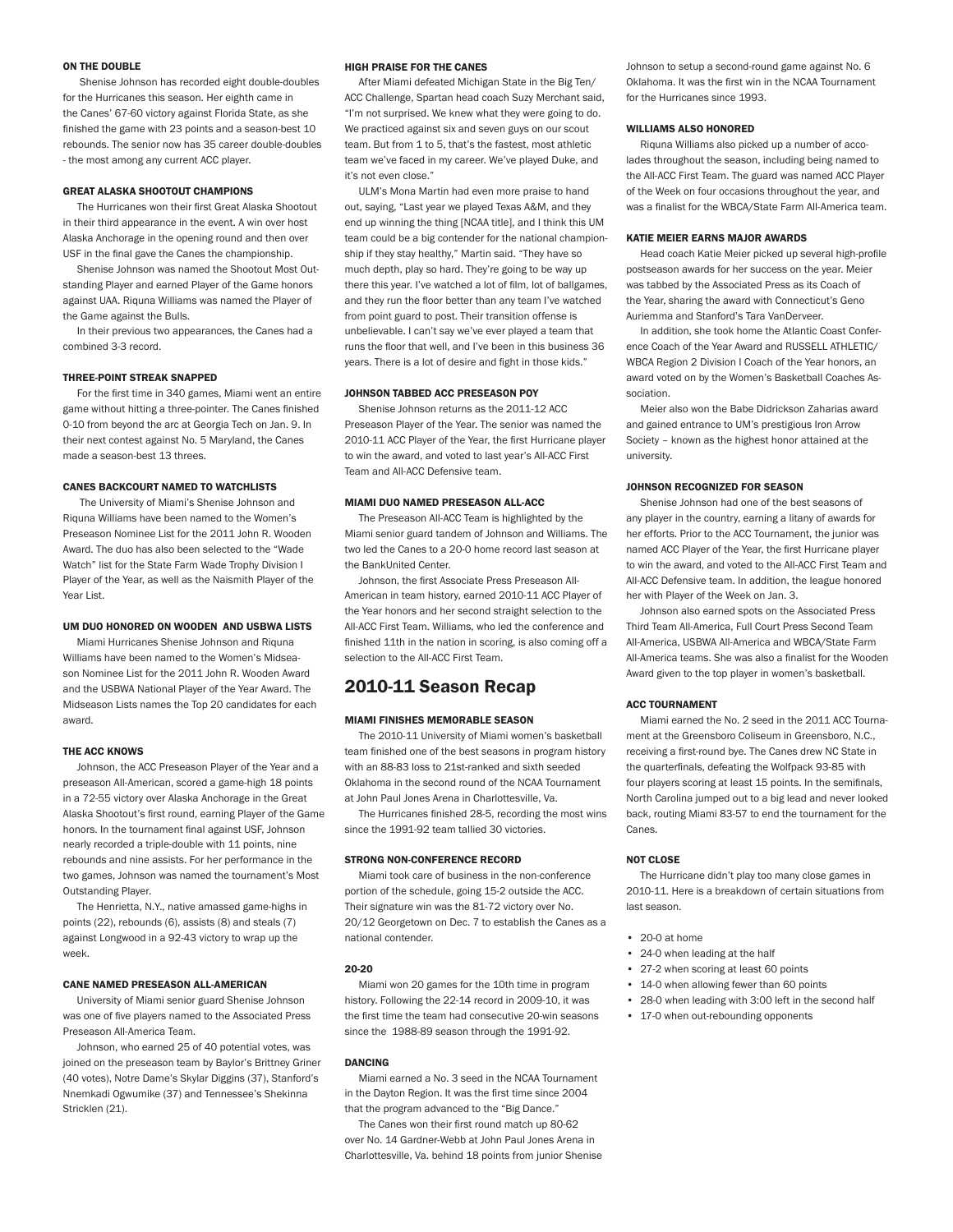Shenise Johnson has recorded eight double-doubles for the Hurricanes this season. Her eighth came in the Canes' 67-60 victory against Florida State, as she finished the game with 23 points and a season-best 10 rebounds. The senior now has 35 career double-doubles - the most among any current ACC player.

#### GREAT ALASKA SHOOTOUT CHAMPIONS

The Hurricanes won their first Great Alaska Shootout in their third appearance in the event. A win over host Alaska Anchorage in the opening round and then over USF in the final gave the Canes the championship.

 Shenise Johnson was named the Shootout Most Outstanding Player and earned Player of the Game honors against UAA. Riquna Williams was named the Player of the Game against the Bulls.

 In their previous two appearances, the Canes had a combined 3-3 record.

#### THREE-POINT STREAK SNAPPED

For the first time in 340 games, Miami went an entire game without hitting a three-pointer. The Canes finished 0-10 from beyond the arc at Georgia Tech on Jan. 9. In their next contest against No. 5 Maryland, the Canes made a season-best 13 threes.

#### CANES BACKCOURT NAMED TO WATCHLISTS

 The University of Miami's Shenise Johnson and Riquna Williams have been named to the Women's Preseason Nominee List for the 2011 John R. Wooden Award. The duo has also been selected to the "Wade Watch" list for the State Farm Wade Trophy Division I Player of the Year, as well as the Naismith Player of the Year List.

#### UM DUO HONORED ON WOODEN AND USBWA LISTS

 Miami Hurricanes Shenise Johnson and Riquna Williams have been named to the Women's Midseason Nominee List for the 2011 John R. Wooden Award and the USBWA National Player of the Year Award. The Midseason Lists names the Top 20 candidates for each award.

#### THE ACC KNOWS

 Johnson, the ACC Preseason Player of the Year and a preseason All-American, scored a game-high 18 points in a 72-55 victory over Alaska Anchorage in the Great Alaska Shootout's first round, earning Player of the Game honors. In the tournament final against USF, Johnson nearly recorded a triple-double with 11 points, nine rebounds and nine assists. For her performance in the two games, Johnson was named the tournament's Most Outstanding Player.

 The Henrietta, N.Y., native amassed game-highs in points (22), rebounds (6), assists (8) and steals (7) against Longwood in a 92-43 victory to wrap up the week.

#### CANE NAMED PRESEASON ALL-AMERICAN

 University of Miami senior guard Shenise Johnson was one of five players named to the Associated Press Preseason All-America Team.

 Johnson, who earned 25 of 40 potential votes, was joined on the preseason team by Baylor's Brittney Griner (40 votes), Notre Dame's Skylar Diggins (37), Stanford's Nnemkadi Ogwumike (37) and Tennessee's Shekinna Stricklen (21).

#### HIGH PRAISE FOR THE CANES

 After Miami defeated Michigan State in the Big Ten/ ACC Challenge, Spartan head coach Suzy Merchant said, "I'm not surprised. We knew what they were going to do. We practiced against six and seven guys on our scout team. But from 1 to 5, that's the fastest, most athletic team we've faced in my career. We've played Duke, and it's not even close."

 ULM's Mona Martin had even more praise to hand out, saying, "Last year we played Texas A&M, and they end up winning the thing [NCAA title], and I think this UM team could be a big contender for the national championship if they stay healthy," Martin said. "They have so much depth, play so hard. They're going to be way up there this year. I've watched a lot of film, lot of ballgames, and they run the floor better than any team I've watched from point guard to post. Their transition offense is unbelievable. I can't say we've ever played a team that runs the floor that well, and I've been in this business 36 years. There is a lot of desire and fight in those kids."

#### JOHNSON TABBED ACC PRESEASON POY

 Shenise Johnson returns as the 2011-12 ACC Preseason Player of the Year. The senior was named the 2010-11 ACC Player of the Year, the first Hurricane player to win the award, and voted to last year's All-ACC First Team and All-ACC Defensive team.

#### MIAMI DUO NAMED PRESEASON ALL-ACC

 The Preseason All-ACC Team is highlighted by the Miami senior guard tandem of Johnson and Williams. The two led the Canes to a 20-0 home record last season at the BankUnited Center.

Johnson, the first Associate Press Preseason All-American in team history, earned 2010-11 ACC Player of the Year honors and her second straight selection to the All-ACC First Team. Williams, who led the conference and finished 11th in the nation in scoring, is also coming off a selection to the All-ACC First Team.

#### 2010-11 Season Recap

#### MIAMI FINISHES MEMORABLE SEASON

 The 2010-11 University of Miami women's basketball team finished one of the best seasons in program history with an 88-83 loss to 21st-ranked and sixth seeded Oklahoma in the second round of the NCAA Tournament at John Paul Jones Arena in Charlottesville, Va.

The Hurricanes finished 28-5, recording the most wins since the 1991-92 team tallied 30 victories.

#### STRONG NON-CONFERENCE RECORD

 Miami took care of business in the non-conference portion of the schedule, going 15-2 outside the ACC. Their signature win was the 81-72 victory over No. 20/12 Georgetown on Dec. 7 to establish the Canes as a national contender.

#### 20-20

 Miami won 20 games for the 10th time in program history. Following the 22-14 record in 2009-10, it was the first time the team had consecutive 20-win seasons since the 1988-89 season through the 1991-92.

#### DANCING

 Miami earned a No. 3 seed in the NCAA Tournament in the Dayton Region. It was the first time since 2004 that the program advanced to the "Big Dance."

The Canes won their first round match up 80-62 over No. 14 Gardner-Webb at John Paul Jones Arena in Charlottesville, Va. behind 18 points from junior Shenise

ON THE DOUBLE **Example 2012 THE ART PRAISE FOR THE CANES Johnson to setup a second-round game against No. 6** Oklahoma. It was the first win in the NCAA Tournament for the Hurricanes since 1993.

#### WILLIAMS ALSO HONORED

 Riquna Williams also picked up a number of accolades throughout the season, including being named to the All-ACC First Team. The guard was named ACC Player of the Week on four occasions throughout the year, and was a finalist for the WBCA/State Farm All-America team.

#### KATIE MEIER EARNS MAJOR AWARDS

Head coach Katie Meier picked up several high-profile postseason awards for her success on the year. Meier was tabbed by the Associated Press as its Coach of the Year, sharing the award with Connecticut's Geno Auriemma and Stanford's Tara VanDerveer.

 In addition, she took home the Atlantic Coast Conference Coach of the Year Award and RUSSELL ATHLETIC/ WBCA Region 2 Division I Coach of the Year honors, an award voted on by the Women's Basketball Coaches Association.

 Meier also won the Babe Didrickson Zaharias award and gained entrance to UM's prestigious Iron Arrow Society – known as the highest honor attained at the university.

#### JOHNSON RECOGNIZED FOR SEASON

 Shenise Johnson had one of the best seasons of any player in the country, earning a litany of awards for her efforts. Prior to the ACC Tournament, the junior was named ACC Player of the Year, the first Hurricane player to win the award, and voted to the All-ACC First Team and All-ACC Defensive team. In addition, the league honored her with Player of the Week on Jan. 3.

 Johnson also earned spots on the Associated Press Third Team All-America, Full Court Press Second Team All-America, USBWA All-America and WBCA/State Farm All-America teams. She was also a finalist for the Wooden Award given to the top player in women's basketball.

#### ACC TOURNAMENT

 Miami earned the No. 2 seed in the 2011 ACC Tournament at the Greensboro Coliseum in Greensboro, N.C., receiving a first-round bye. The Canes drew NC State in the quarterfinals, defeating the Wolfpack 93-85 with four players scoring at least 15 points. In the semifinals, North Carolina jumped out to a big lead and never looked back, routing Miami 83-57 to end the tournament for the Canes.

#### NOT CLOSE

The Hurricane didn't play too many close games in 2010-11. Here is a breakdown of certain situations from last season.

- 20-0 at home
- 24-0 when leading at the half
- 27-2 when scoring at least 60 points
- 14-0 when allowing fewer than 60 points
- 28-0 when leading with 3:00 left in the second half
- 17-0 when out-rebounding opponents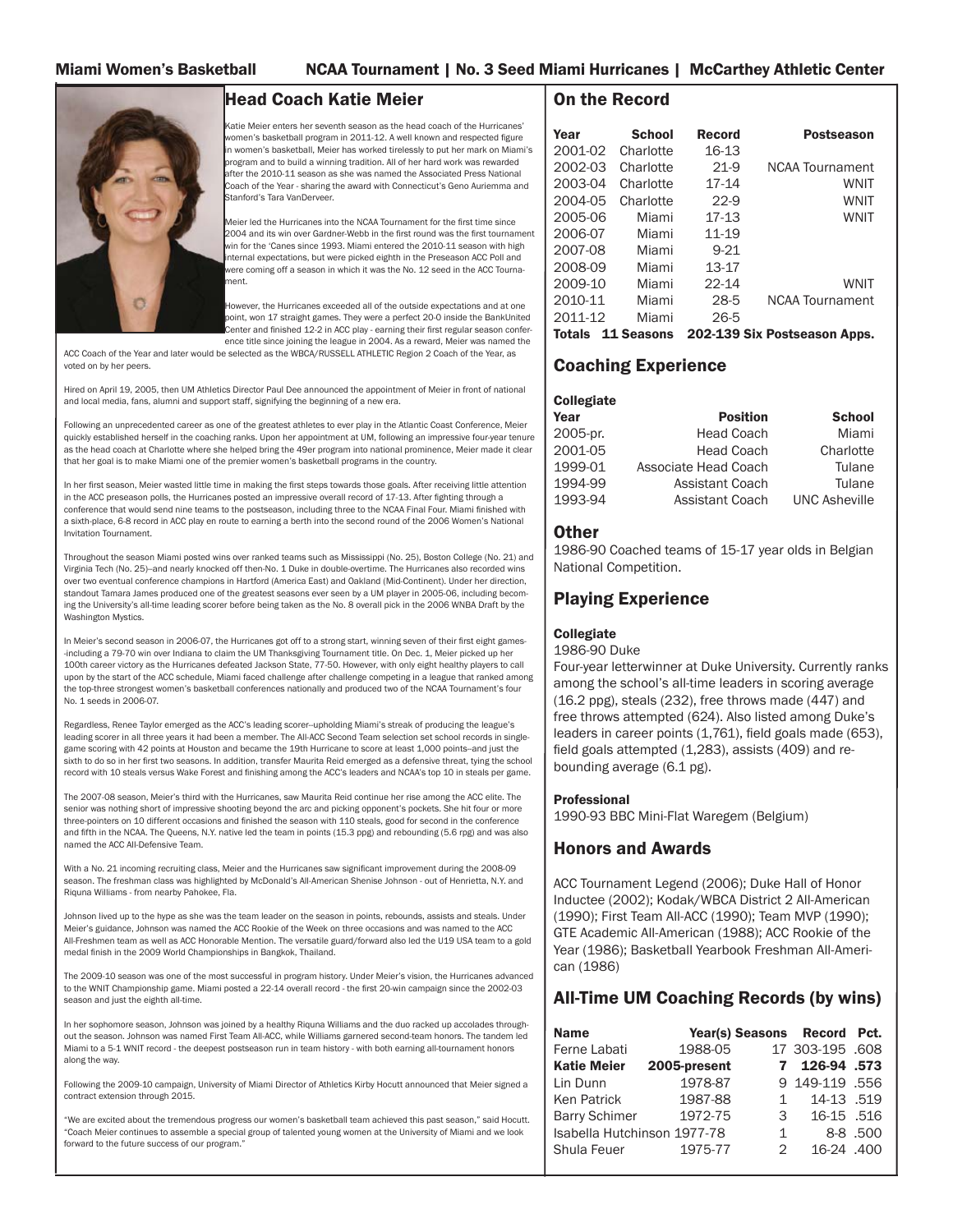#### Miami Women's Basketball NCAA Tournament | No. 3 Seed Miami Hurricanes | McCarthey Athletic Center



#### Head Coach Katie Meier

atie Meier enters her seventh season as the head coach of the Hurricanes' vomen's basketball program in 2011-12. A well known and respected figure n women's basketball, Meier has worked tirelessly to put her mark on Miami's rogram and to build a winning tradition. All of her hard work was rewarded after the 2010-11 season as she was named the Associated Press National Coach of the Year - sharing the award with Connecticut's Geno Auriemma and Stanford's Tara VanDerveer.

leier led the Hurricanes into the NCAA Tournament for the first time since 2004 and its win over Gardner-Webb in the first round was the first tournament win for the 'Canes since 1993. Miami entered the 2010-11 season with high nternal expectations, but were picked eighth in the Preseason ACC Poll and were coming off a season in which it was the No. 12 seed in the ACC Tournament.

However, the Hurricanes exceeded all of the outside expectations and at one point, won 17 straight games. They were a perfect 20-0 inside the BankUnited .<br>Center and finished 12-2 in ACC play - earning their first regular season conference title since joining the league in 2004. As a reward, Meier was named the

ACC Coach of the Year and later would be selected as the WBCA/RUSSELL ATHLETIC Region 2 Coach of the Year, as voted on by her peers.

Hired on April 19, 2005, then UM Athletics Director Paul Dee announced the appointment of Meier in front of national and local media, fans, alumni and support staff, signifying the beginning of a new era.

Following an unprecedented career as one of the greatest athletes to ever play in the Atlantic Coast Conference, Meier quickly established herself in the coaching ranks. Upon her appointment at UM, following an impressive four-year tenure as the head coach at Charlotte where she helped bring the 49er program into national prominence, Meier made it clear that her goal is to make Miami one of the premier women's basketball programs in the country.

In her first season, Meier wasted little time in making the first steps towards those goals. After receiving little attention in the ACC preseason polls, the Hurricanes posted an impressive overall record of 17-13. After fighting through a conference that would send nine teams to the postseason, including three to the NCAA Final Four. Miami finished with a sixth-place, 6-8 record in ACC play en route to earning a berth into the second round of the 2006 Women's National Invitation Tournament.

Throughout the season Miami posted wins over ranked teams such as Mississippi (No. 25), Boston College (No. 21) and Virginia Tech (No. 25)-and nearly knocked off then-No. 1 Duke in double-overtime. The Hurricanes also recorded wins over two eventual conference champions in Hartford (America East) and Oakland (Mid-Continent). Under her direction, standout Tamara James produced one of the greatest seasons ever seen by a UM player in 2005-06, including becoming the University's all-time leading scorer before being taken as the No. 8 overall pick in the 2006 WNBA Draft by the Washington Mystics.

In Meier's second season in 2006-07, the Hurricanes got off to a strong start, winning seven of their first eight games--including a 79-70 win over Indiana to claim the UM Thanksgiving Tournament title. On Dec. 1, Meier picked up her 100th career victory as the Hurricanes defeated Jackson State, 77-50. However, with only eight healthy players to call upon by the start of the ACC schedule, Miami faced challenge after challenge competing in a league that ranked among the top-three strongest women's basketball conferences nationally and produced two of the NCAA Tournament's four No. 1 seeds in 2006-07.

Regardless, Renee Taylor emerged as the ACC's leading scorer--upholding Miami's streak of producing the league's leading scorer in all three years it had been a member. The All-ACC Second Team selection set school records in singlegame scoring with 42 points at Houston and became the 19th Hurricane to score at least 1,000 points--and just the sixth to do so in her first two seasons. In addition, transfer Maurita Reid emerged as a defensive threat, tying the school record with 10 steals versus Wake Forest and finishing among the ACC's leaders and NCAA's top 10 in steals per game.

The 2007-08 season, Meier's third with the Hurricanes, saw Maurita Reid continue her rise among the ACC elite. The senior was nothing short of impressive shooting beyond the arc and picking opponent's pockets. She hit four or more three-pointers on 10 different occasions and finished the season with 110 steals, good for second in the conference and fifth in the NCAA. The Queens, N.Y. native led the team in points (15.3 ppg) and rebounding (5.6 rpg) and was also named the ACC All-Defensive Team.

With a No. 21 incoming recruiting class, Meier and the Hurricanes saw significant improvement during the 2008-09 season. The freshman class was highlighted by McDonald's All-American Shenise Johnson - out of Henrietta, N.Y. and Riquna Williams - from nearby Pahokee, Fla.

Johnson lived up to the hype as she was the team leader on the season in points, rebounds, assists and steals. Under Meier's guidance, Johnson was named the ACC Rookie of the Week on three occasions and was named to the ACC All-Freshmen team as well as ACC Honorable Mention. The versatile guard/forward also led the U19 USA team to a gold medal finish in the 2009 World Championships in Bangkok, Thailand

The 2009-10 season was one of the most successful in program history. Under Meier's vision, the Hurricanes advanced to the WNIT Championship game. Miami posted a 22-14 overall record - the first 20-win campaign since the 2002-03 season and just the eighth all-time.

In her sophomore season, Johnson was joined by a healthy Riquna Williams and the duo racked up accolades throughout the season. Johnson was named First Team All-ACC, while Williams garnered second-team honors. The tandem led Miami to a 5-1 WNIT record - the deepest postseason run in team history - with both earning all-tournament honors along the way.

Following the 2009-10 campaign, University of Miami Director of Athletics Kirby Hocutt announced that Meier signed a contract extension through 2015.

"We are excited about the tremendous progress our women's basketball team achieved this past season," said Hocutt. "Coach Meier continues to assemble a special group of talented young women at the University of Miami and we look forward to the future success of our program."

### On the Record

| Year    | <b>School</b>            | <b>Record</b> | <b>Postseason</b>            |
|---------|--------------------------|---------------|------------------------------|
| 2001-02 | Charlotte                | 16-13         |                              |
| 2002-03 | Charlotte                | $21-9$        | <b>NCAA Tournament</b>       |
| 2003-04 | Charlotte                | $17 - 14$     | WNIT                         |
| 2004-05 | Charlotte                | $22-9$        | WNIT                         |
| 2005-06 | Miami                    | 17-13         | <b>WNIT</b>                  |
| 2006-07 | Miami                    | 11-19         |                              |
| 2007-08 | Miami                    | $9 - 21$      |                              |
| 2008-09 | Miami                    | 13-17         |                              |
| 2009-10 | Miami                    | 22-14         | WNIT                         |
| 2010-11 | Miami                    | 28-5          | <b>NCAA Tournament</b>       |
| 2011-12 | Miami                    | 26-5          |                              |
|         | <b>Totals 11 Seasons</b> |               | 202-139 Six Postseason Apps. |

#### Coaching Experience

#### **Collegiate**

| Year     | <b>Position</b>        | <b>School</b>        |
|----------|------------------------|----------------------|
| 2005-pr. | <b>Head Coach</b>      | Miami                |
| 2001-05  | <b>Head Coach</b>      | Charlotte            |
| 1999-01  | Associate Head Coach   | Tulane               |
| 1994-99  | <b>Assistant Coach</b> | Tulane               |
| 1993-94  | Assistant Coach        | <b>UNC Asheville</b> |

#### **Other**

1986-90 Coached teams of 15-17 year olds in Belgian National Competition.

#### Playing Experience

#### **Collegiate**

1986-90 Duke

Four-year letterwinner at Duke University. Currently ranks among the school's all-time leaders in scoring average (16.2 ppg), steals (232), free throws made (447) and free throws attempted (624). Also listed among Duke's leaders in career points (1,761), field goals made (653), field goals attempted (1,283), assists (409) and rebounding average (6.1 pg).

#### Professional

1990-93 BBC Mini-Flat Waregem (Belgium)

#### Honors and Awards

ACC Tournament Legend (2006); Duke Hall of Honor Inductee (2002); Kodak/WBCA District 2 All-American (1990); First Team All-ACC (1990); Team MVP (1990); GTE Academic All-American (1988); ACC Rookie of the Year (1986); Basketball Yearbook Freshman All-American (1986)

#### All-Time UM Coaching Records (by wins)

| <b>Name</b>                 |              |               | Year(s) Seasons Record Pct. |         |
|-----------------------------|--------------|---------------|-----------------------------|---------|
| Ferne Labati                | 1988-05      |               | 17 303-195 .608             |         |
| <b>Katie Meier</b>          | 2005-present |               | 7 126-94 .573               |         |
| Lin Dunn                    | 1978-87      |               | 9 149-119 .556              |         |
| <b>Ken Patrick</b>          | 1987-88      |               | 14-13 .519<br>$1 \quad$     |         |
| <b>Barry Schimer</b>        | 1972-75      |               | 16-15.516<br>3 <sup>7</sup> |         |
| Isabella Hutchinson 1977-78 |              | $\mathbf{1}$  |                             | 8-8.500 |
| Shula Feuer                 | 1975-77      | $\mathcal{P}$ | 16-24 .400                  |         |